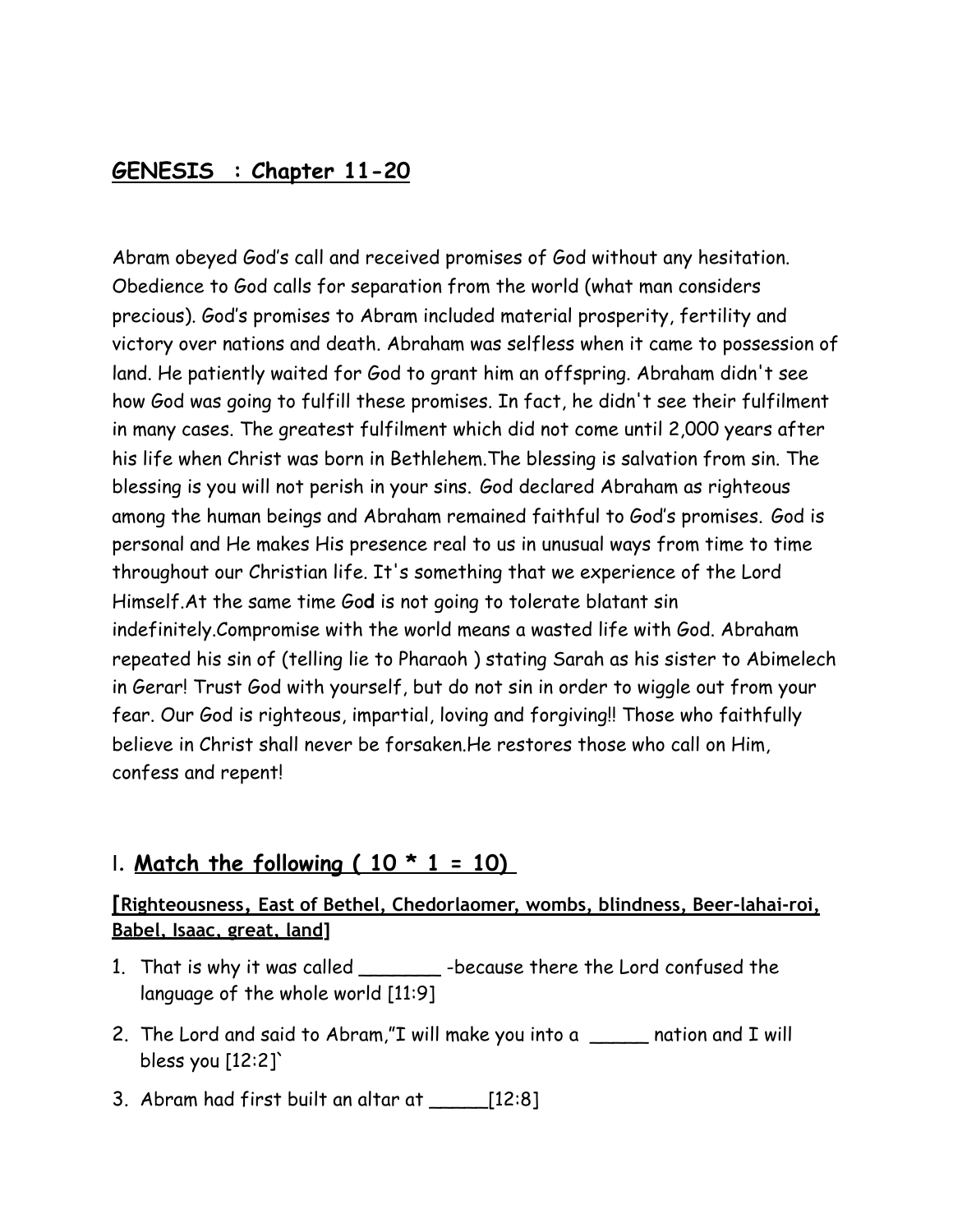- 4. The Lord said to Abram all the **that you see I will give to you and your** offspring forever [13:15]
- 5. After Abram defeated \_\_\_\_\_\_\_\_\_ Melchizedek of Salem brought out bread and wine [14:17]
- 6. Abram believed the Lord and He credited it to him as \_\_\_\_\_\_\_\_ [15:6-]
- 7. The well was called \_\_\_\_\_\_\_\_\_\_\_\_. It lies between Kadesh and Bored [16:14]
- 8. God said to Abraham, "will establish my covenant with \_\_\_\_\_\_ as an everlasting covenant for his offspring after him [17:19]
- 9. The two angels struck with \_\_\_\_\_\_\_\_\_\_\_\_ the men who were at the entrance of Lot's house [19:11]

10. The Lord had closed the \_\_\_\_\_\_\_\_\_ of the house of Abimelech because of Sarah, Abraham's wife [20:18]

## **II**. **Who Said To Whom ( 10 \*2 = 20)**

- 1. I know that you are a woman beautiful in appearance [12:11]
- 2. **"**What is this you have done to me? why didn't you tell me she was your wife? [12:18]
- 3. Let there be no strife between you and me and between your herdsmen and my herdsmen [13:8]
- 4. "Blessed by God Most High, possessor of heaven and earth…who has delivered your enemies into your hands" [14:19,20]
- 5. "May the Lord judge between you and me" [16:5]
- 6. " I will surely multiply your offspring so that they cannot be numbered for multitude" [16:10]
- 7. "Know for certain that your offspring will be sojourners in a land that is not theirs and they will be afflicted for four hundred years" [15:13]
- 8. Let me bring my two daughters out to you and do to them as you please [19:8]
- 9. In the integrity of my heart and the innocence of my hands I have done this [20:5]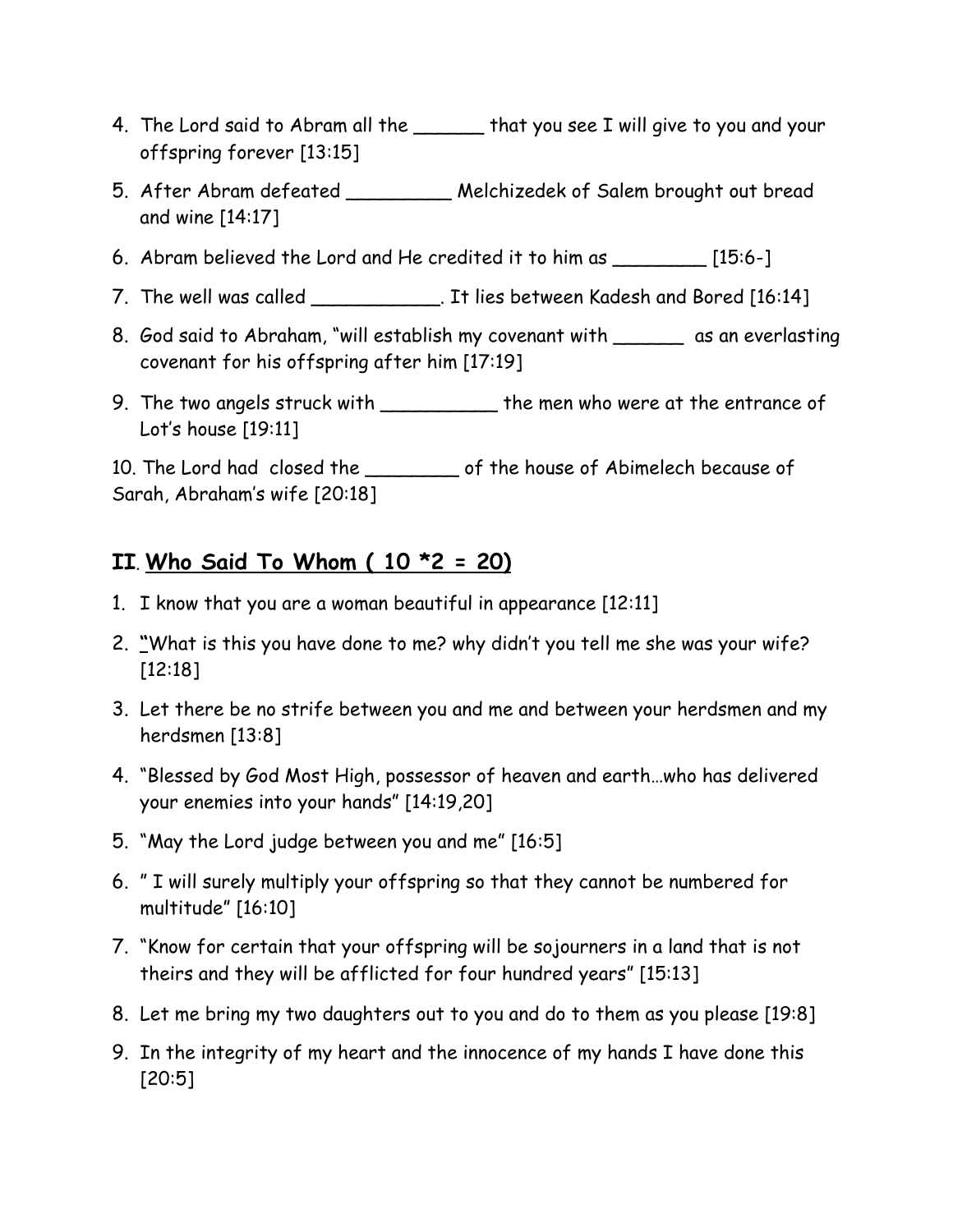10."It is a sign of your innocence in the eyes of all who are with you and before everyone you are vindicated" [20:16]

## **III**. **True or False (10 \* 1= 10)**

- 1.The Lord came down to see the city and the tower which he had built [11:5-false]
- 1.Abram went down to Egypt to sojourn there, for the famine was severe in the land [12:10]
- 2.The Lord blessed Pharaoh and his household with great wealth because of Sarai [12:17]
- 3.The Lord said to Abram,"Arise, walk through the length and the breadth of the land, for I will give it to you"[13:17]
- 4.Abram said, "a member of my household will be my heir"[15:3]
- 5.As the sun was going down, a deep sleep fell on Abram; a dreadful and great darkness fell upon him [15:12]
- 6.Behold, you are pregnant and shall bear a son. you shall call his name Ishmael [16:11]
- 7.Every male throughout your generations born in your (Abraham's) house only shall be circumcised [17:17:12]
- 8.The Lord said to Abraham,"Is anything too hard for the Lord"[18:14]
- 9.Both the daughters of Lot became pregnant by their father [19:36]
- 10.Abraham said to Abimelech,"Sarah is indeed my sister, the daughter of my father" [20:12]

## IV. **Who Am I (10 \* 1= 10)**

- 1. I fathered Abram, Nahor and Haran [11:26]
- 2. I am a woman beautiful in appearance [12:11]
- 3. I brought bread and wine and blessed Abram [14:18]
- 4. As per Abram ,"I am the heir of his house" who am I? [15:2]
- 5. That very day (when God spoke to me) me and my son were circumcised [17:26]
- 6. After I am worn out, and my Lord is old, shall I have pleasure? [18:12]
- 7. I cannot escape to the hills, lest the disaster overtake me and i die [19:19]
- 8. I looked back and became a pillar of salt [19:26]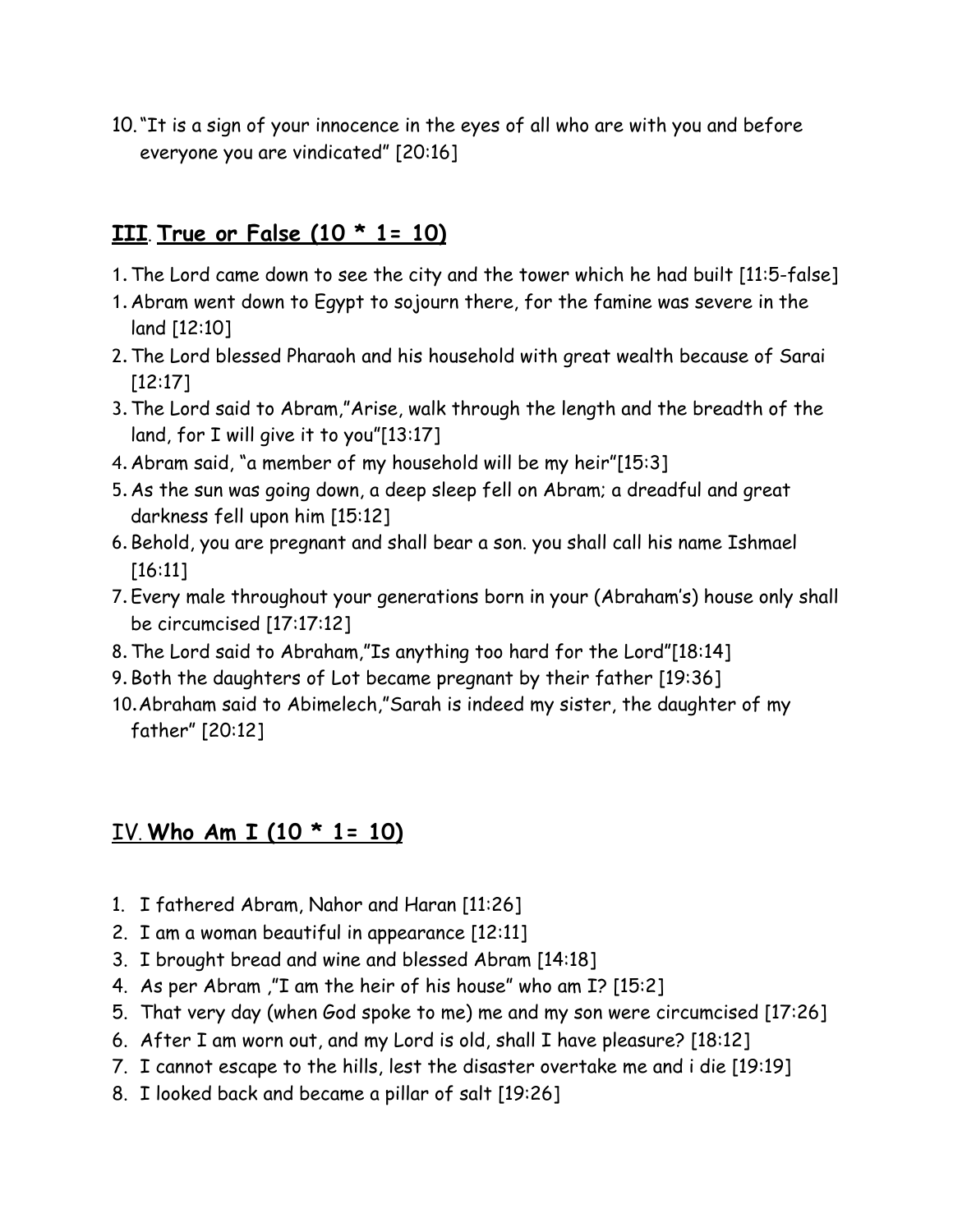- 9. I am the father of the Ammonites to this day [19:38]
- 10. The Lord had closed all the wombs of the house because of me [20;18]

# **V**. **Fill in the Blanks(10 \* 1= 10)**

- 1. Come, let us go down and \_\_\_\_\_\_\_\_\_ their language [11:7]
- 2. When the \_\_\_\_\_\_\_ of Pharaoh saw Sarai they praised her to Pharaoh [12:15]
- 3. Abraham settled in the land of \_\_\_\_\_\_\_\_, while Lot settled among the cities of the valley as far as Sodom [13:12]
- 4. In the days of Amraphel king of Shinar, \_\_\_\_\_\_\_\_ was the king of Elam [14:1]
- 5. God told Abram," I will bring \_\_\_\_\_\_\_\_ on the nation that they serve and afterward they will come out with great possessions [15:14]
- 6. Behold, you shall call his name Ishmael, because the Lord has listened to your \_\_\_\_\_\_\_\_\_\_ [16:11]
- 7. Abraham fell on his face and \_\_\_\_\_\_\_\_ and said to himself," shall a child be born to a man who is hundred years old? [17:17]
- 8. The Lord said," For I have chosen Abraham and his household to keep the way of the Lord by doing \_\_\_\_\_\_\_\_\_ and justice [18:19]
- 9. When the angels urged Lot to take his wife and two daughters to avoid being swept away in the punishment of the city, he \_\_\_\_\_\_\_\_ [19:15,16]
- 10.The Lord had closed all the \_\_\_\_\_\_\_ of the house of Abimelech because of Sarah [20:18]

# **VI**. **Choose the Best Answer (40 \* 1= 10)**

- 1. Abimelech rose early in the morning and called all his \_\_\_\_\_ and told them all these things [20:8]
- a. Soldiers b. cupbearers c. Servants d. Ministers
- 2. While I bring a \_\_\_\_\_\_\_\_ of \_\_\_\_\_\_\_ that you may refresh yourselves and after that you may pass on [18:5]
- a. piece, cake b.cluster, grapes, c. piece, raisin cake, d. marsel, bread
- 3. He shall be a wild \_\_\_\_\_ of a man, his hand against everyone and everyone's hand against him [16:12]
- a. donkey, b. Horse, c. cat, d. None of the above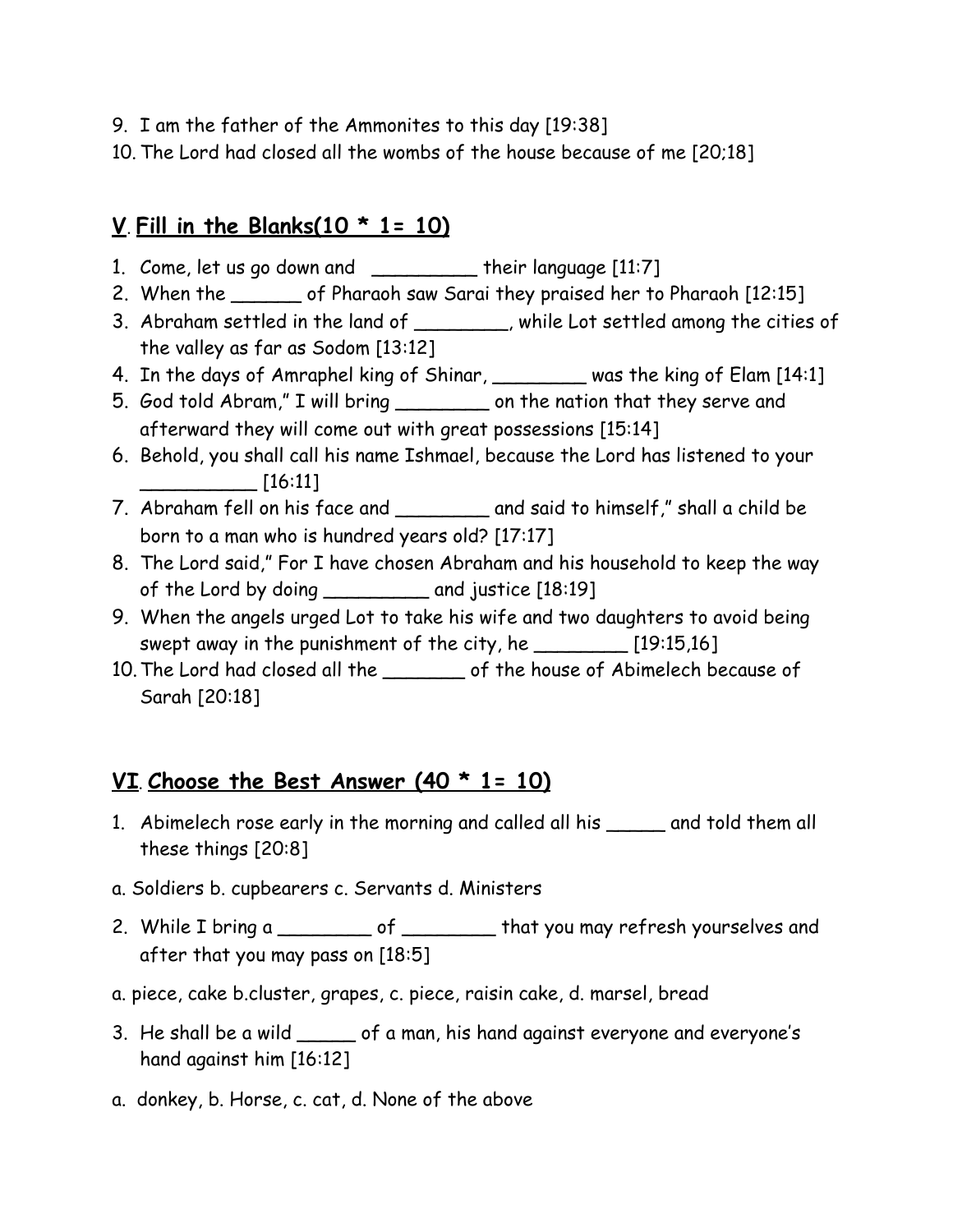4. And Melchizedek King of Salem brought out \_\_\_\_\_ and \_\_\_\_\_ to Abraham

a. grapes, cake; b. raisins, wheat; c. oil, grapes; d. bread, wine

5. For Sarai's sake Pharaoh dealt well with \_\_\_\_\_\_\_\_ [12:16]

a. Sarah, b. Lot, c. Abram, d. Abimelech

6. The days of Terah were \_\_\_\_\_\_\_ years and Terah died in Haran [11;32]

a. 203, b. 205, c. 201, d. 204

7. The name of Terah"s father and one of his sons is \_\_\_\_\_ [11:25,26]

a) Seth b) Shem c) Nahor d) Haran

8. Abram was \_\_\_\_\_\_\_ years old when he departed from Haran and took Sarai his wife [12:4,5]

a) 75, b. 45, c.35, d.86

9.Abram moved his tent and came and settled by the oaks of \_\_\_\_\_\_ , which are at \_\_\_\_\_\_\_\_ [13:18]

a. Sodom, Hebron; b. Mamre, Jerusalem; c. Sodom, Gomorrah d. None of these

10. Now the whole earth had one \_\_\_\_\_\_\_\_\_\_\_ and the same \_\_\_\_\_\_ [11:1]

a. king, language; b. language, word; c. word, king; d.speech, king

11. The Lord said to Abram,"bring me a heifer \_\_\_\_\_\_ years old and a young pigeon [15:9]

a. Three months, b. Three years, c. Three days, d. Thirty days

12. Abram was \_\_\_\_\_\_ old when Hagar bore Ishmael to Abram [16;16]

a. 36 years, b. 46 years, c.86 years, d. 66 years

13. God said to Abraham," You shall be circumcised in the \_\_\_\_ of your \_\_\_\_\_ and it shall be sign of the covenant between me and you {17:11]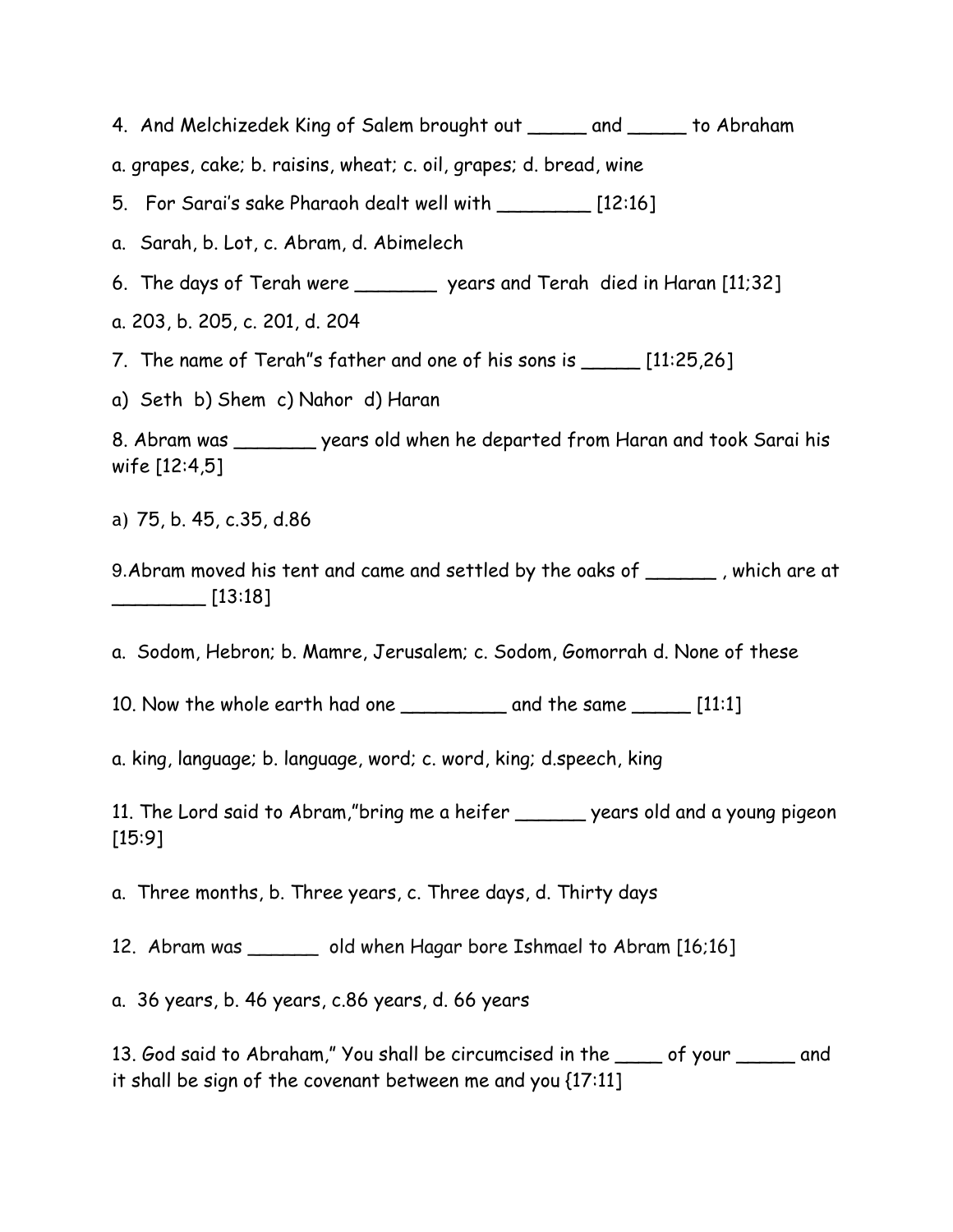a. bone, head ; b. flesh, leg; c. heart, body; d. flesh, foreskin

14. God said to Abraham, "He who is \_\_\_\_\_\_\_\_\_\_\_\_ old among you shall be circumcised "[17:12]

a. 0ne month, b. eight days, c. nine days, d.three months'

15. God said to Abraham,"As for Ishmael, I have heard you; behold I have \_\_\_\_\_\_\_ him and will make him fruitful and \_\_\_\_\_\_ him greatly [17:20]

a. cursed, decrease; b. blessed, multiply; c. decreased, cursed; d. punished, bless

16. Then the Lord rained on Sodom and Gomorrah \_\_\_\_\_\_ and fire from the Lord out of heaven [19:24]

a. bitumen, b.Sulfur, c. asphalt, d. venom

17. Abram was very rich in \_\_\_\_\_\_, in silver and in  $\frac{1}{2}$  [13:1]

a. wealth, onyx; b. land, bronze; c. livestock, gold; d. gold, onyx

18. Abraham lifted up his eyes and looked and behold \_\_\_\_\_\_ men were standing in front of him [18:1]

a. four, b. three, c. two, d. five

19. The Lord said to Abraham," If I find at Sodom fifty righteous in the city, I will \_\_\_\_\_\_\_\_ the whole place for their sake" [18:26]

a. save, b. destroy, c. support, d. spare

20. Abraham prayed to God and God healed \_\_\_\_\_\_\_\_ and also healed his wife and slaves so that they bore children [20:17]

a. Abimelech, female; b. Lot, his; c. Abimelech, bonded; d. Lot, hired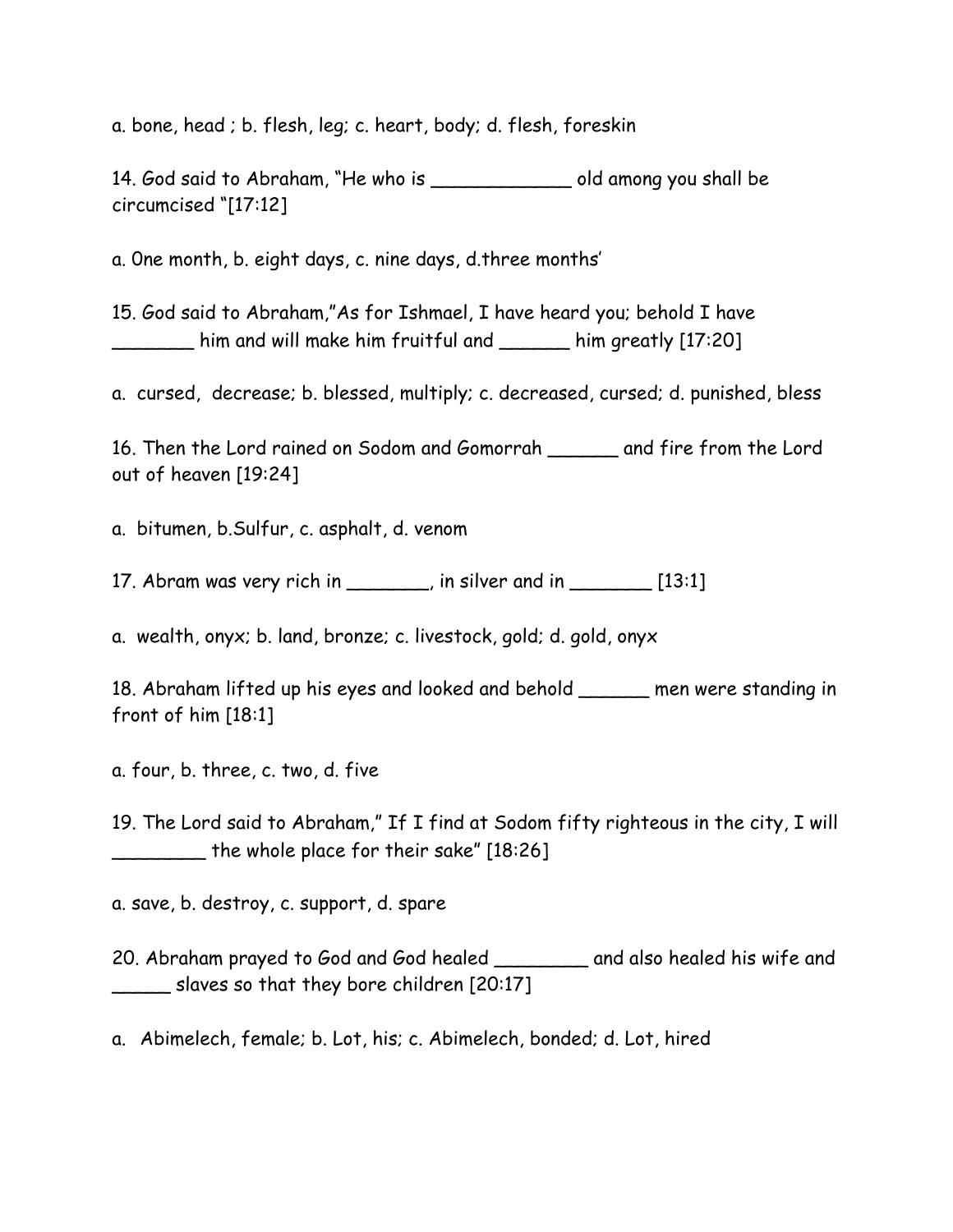21. Five kings including kings of Sodom and Gomorrah went out, and they joined a battle in the valley of \_\_\_\_\_\_\_\_\_ against four kings [14:8]

a. Zoar, b.Siddim, c.Shinar, d.Seir

22. Fear not Abram, I am your \_\_\_\_\_\_; your \_\_\_\_\_\_\_ shall be very great [15:1]

a. protector, gift; b. strength, gift; c. shield, reward; d. way, future

23. The name of the well which lies between Kadesh and Bered [16:13]

a. Beer-lahai-roi b. Jacob's well c. Hagar's well d. Abraham's well

24. Lot said to the men at the entrance to his house, " I beg you, my brothers, do not act so \_\_\_\_\_\_\_\_ " [19:7]

a. foolishly b. arrogantly c. wickedly d. angrily

25. Abraham reasoned with Abimelech," I said to Sarah, " This is the kindness you must do me: at every place to which we come, " say of me, " He is my \_\_\_\_\_\_\_\_\_\_ [20:13]

a. husband b. uncle c. cousin d. brother

26. Abraham prayed to God, and God healed \_\_\_\_\_\_\_ and his wife and \_\_\_\_\_\_ so that they bore children [20:17]

a. Abimelech, male servants; b. Abimelech, soldiers; c. Lot, his soldiers d. Abimelech, female slaves

27. Which way did the angel of the Lord find Hagar by a spring of water in the wilderness? [16:7]

a. Sodom b. Ur c. Mesopotamia d. Shur

28. Lot lifted up his eyes and saw that the \_\_\_\_\_\_\_ valley was well watered everywhere like the \_\_\_\_\_\_\_\_\_ of the Lord [13:10]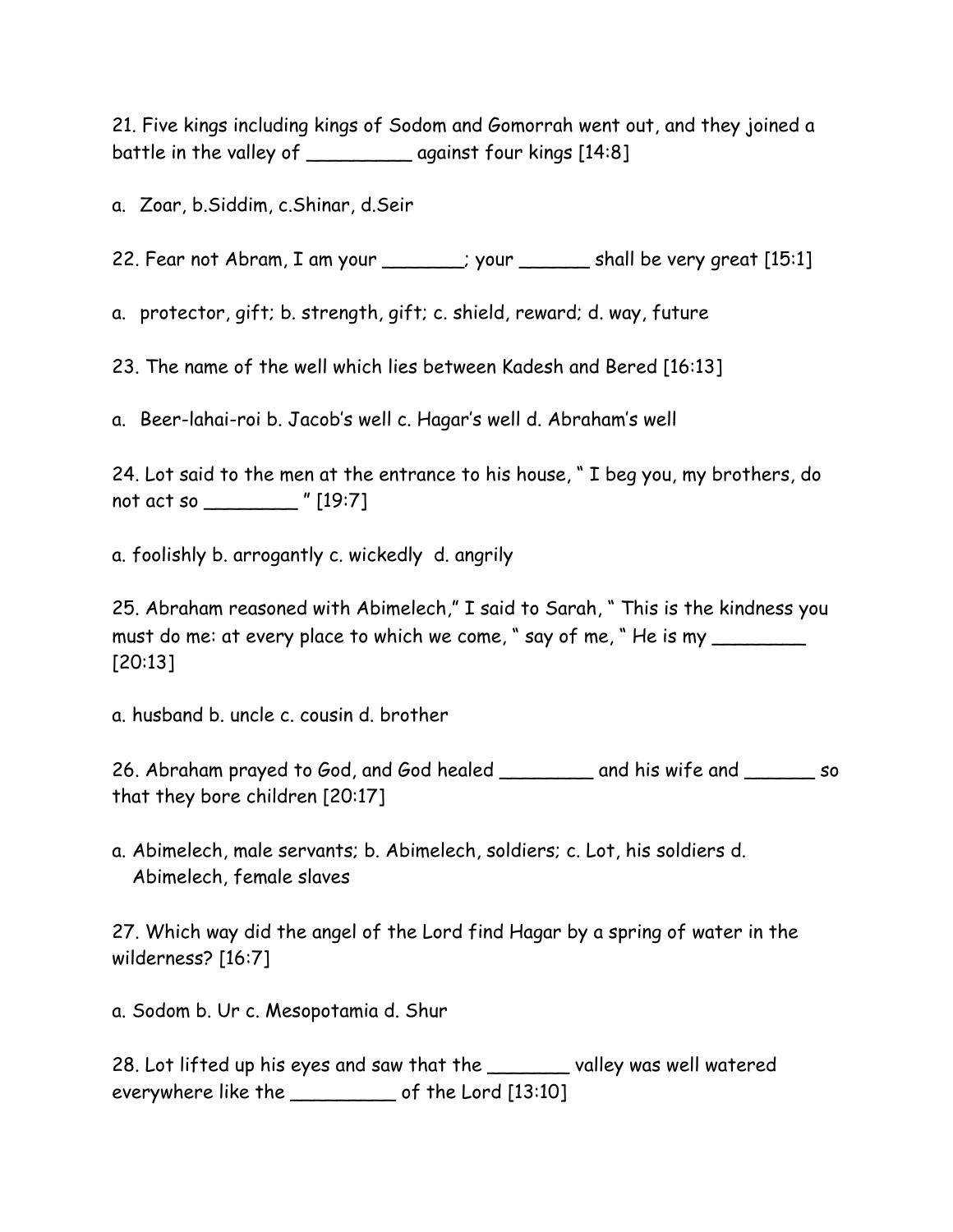a. Jordan, garden; b. Hebron, kingdom; c. Jericho, fountain; d. Euphrates, blessings

29. To which place of land did Abram pass thru to the oak of Moreh when he came to the land of Canaan? [12:6]

a. Sodom, b. Shechem, c. Zoar, d. Sur

30. How many years after the flood Shem who was 100 years fathered Arpachshad [11:10]

a. 2 months, b. 20 months, c. 200 days, d. 2 years

31. What is the name of Nahor's wife? [11:29]

a. Sarai, b. Milcah, c. Shelah, d. Reu

32. Where do Abram go to sojourn when the famine was severe in the land of Canaan [12:10]

a. Egypt, b. Jericho, c. Jordan, d. Ethiopia

33. Who lifted up his eyes and saw that the Jordan valley was well watered everywhere? [13:10]

a. Lot, b. Moses, c. Abraham, d. Adam

34. How many trained men did Abram lead forth after he heard that his kinsman had been taken captive [14:14]

a. 120, b. 230, c. 318, d. 530

35. What extent of land was given to Abram's offspring as per Lord's covenant? [15:18]

a. From the Kenites to Amorite, b. From the east coast to west coast, c. From Mt.Sinai to Mount Hebron, d. From the river of Egypt to the river of Euphrates